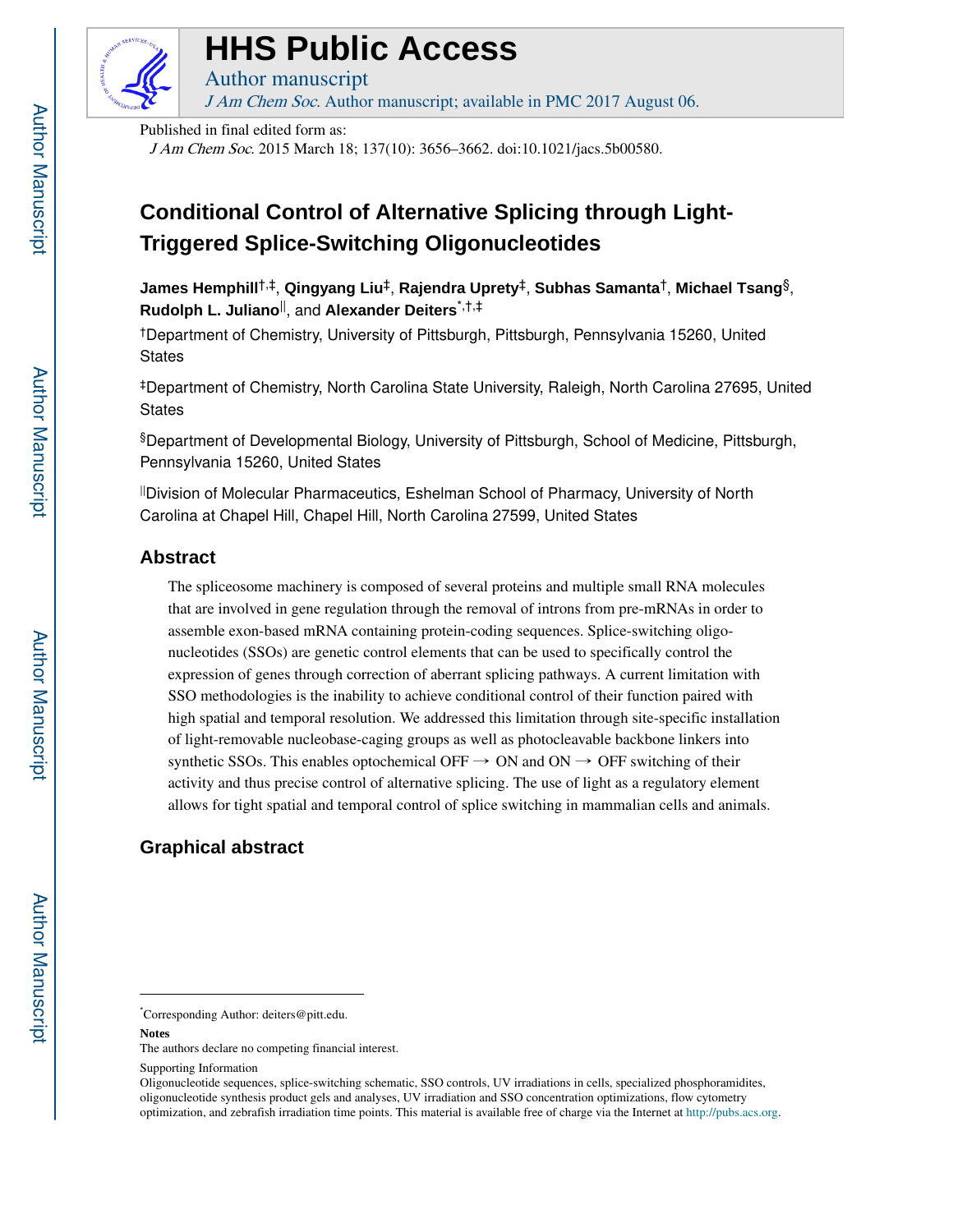

## **INTRODUCTION**

Alternative splicing (AS) plays a large role in the regulation of gene expression,<sup>1</sup> as the spliceosome is responsible for processing of pre-mRNA into coding sequence by eliminating introns and assembling the correct exons.<sup>2</sup> The splicing of pre-mRNA in humans was documented in the mid 1980s,<sup>3</sup> and the field has dramatically expanded since. It has been estimated that 95% of all human genes show AS pathways, highlighting the importance of spliceosome activity in RNA regulation.<sup>4–6</sup> Additionally, up to 50% of mutations associated with genetic disorders result in altered pre-mRNA splicing pathways,<sup>7</sup> linking aberrant mRNA splicing to a wide variety of disease states, including cystic fibrosis and Duchenne muscular dystrophy.<sup>8</sup> Splice-switching oligonucleotides (SSOs) act by hybridizing to the pre-mRNA and blocking splice sites in a sequence-specific manner, which prevents interaction with components of the spliceosome such that splicing pathways are altered. SSOs are commonly used tools to control gene expression via alternative mRNA splicing pathways through the removal of aberrant introns or exons as well as exon retention or skipping.<sup>9</sup> For example, the coding region of a protein can be interrupted via a mutant intron gene (Supporting Information Figure 1A). Through AS pathways, the aberrant sequences can be blocked with SSOs, allowing for corrected exon splicing and resulting in the expression of a functional gene product (Supporting Information Figure 1B). Besides applications as research tools, SSOs are proposed for use as therapeutic agents to correct splice mutations<sup>10–12</sup> and have been applied to genetic disorders for the initiation of several human clinical trials $13-17$  because these oligonucleotides are able to restore proper gene function in disease states.

However, no conditional control of SSO activity has been reported, and neither temporal nor spatial regulation of SSO function and AS has been achieved. The specific timing and location of AS play very important roles in many regulatory pathways in cells across the animal kingdom, for example, during neuronal cell differentiation in the human brain.<sup>18,19</sup> Similar spatial and temporal activity of AS has been observed in fruit flies,  $20$  mice,  $21$ zebrafish,  $22,23$  and nematodes,  $24$  demonstrating that distinct AS patterns are responsible for many essential biological functions. Methods to accurately perturb the spatial and temporal patterns of AS are critical for understanding the complex mechanisms that underlie gene regulatory control by the spliceosome.25 However, traditional SSOs are constitutively in an ON state, i.e., the splicing pathways are immediately altered and cannot be controlled with any spatial and temporal resolution, precluding precise investigation of AS in cells and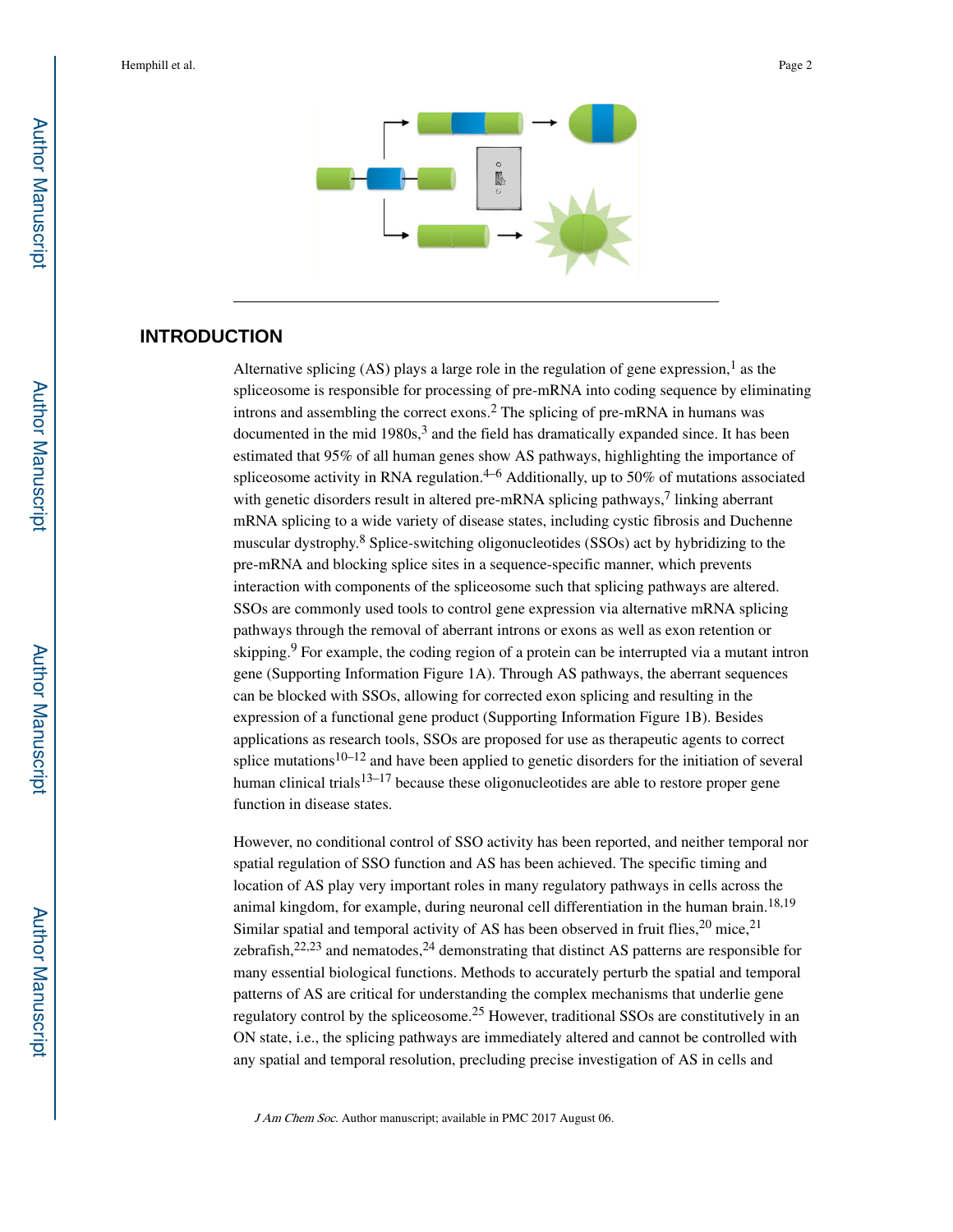multicellular organisms. In order to achieve conditional control of alternative splicing, we developed optochemical tools based on the introduction of caged nucleobases and photocleavable linkers into SSOs.26,27 This approach enabled both optochemical activation and deactivation of splicing pathways, leading to efficient two-directional genetic control through OFF  $\rightarrow$  ON as well as ON  $\rightarrow$  OFF light switches. These optochemical regulation tools provide conditional control of SSO activity with high resolution in cellular and embryonic environments, providing spatial and temporal capabilities for dissection of AS pathways as well as the general control of gene function.

## **RESULTS AND DISCUSSION**

Before applying our light-controlled SSO approach to a complex biological system, such as a developing zebrafish embryo, we first selected the  $\beta$ -globin intron 1 as a proof-of-principle target, since it contains an aberrant splice site that contributes to the genetic blood disorder  $β$ -thalassaemia and that can be corrected with SSOs.<sup>28–32</sup> HeLa cells stably expressing an enhanced green fluorescent protein (EGFP) gene interrupted with the mutant  $\beta$ -globin intron  $(Hela:EGFP654)^{12}$  were used to analyze the optochemical regulation of SSOs and the ability to control AS pathways with light. The EGFP reporter gene contains an altered coding region with an aberrant splice site to impair functional fluorescent protein expression until it is blocked by a sequence-specific SSO. The activity of control SSOs was analyzed using TAMRA-labeled oligonucleotides to track transfection, for both a noncaged SSO and a five-base-mismatched oligo (Supporting Information Table 1). EGFP expression was observed only in the presence of the positive control SSO (Supporting Information Figure 2), and no detrimental effect on the SSO-controlled expression of EGFP in the presence of UV light was detected, ensuring that the reporter construct itself was not UV responsive (Supporting Information Figure 3). In order to optochemically regulate SSO activity, oligonucleotides with light-responsive modifications were synthesized containing 2′OMe nucleotides and phosphor-othioate linkages, which are highly effective oligonucleotide chemistries for cellular applications of SSOs.9,33 First, a nucleobase-caged SSO was engineered that contained light-removable protecting groups that inhibit hybridization to the complementary pre-mRNA target. A 2′OMe-NPOM-caged uridine phosphoramidite was synthesized<sup>34</sup> (Supporting Information Figure 4A) and incorporated into the SSO at four positions throughout the sequence, as indicated in Supporting Information Table 1, to achieve full inhibition of duplex formation. This light-activated SSO (LASSO) was designed to be inactive when transfected into cells until briefly exposed to UV light, thus enabling efficient OFF  $\rightarrow$  ON photoswitching for aberrant splice correction (Figures 1A,B). The LASSO was synthesized using phosphoramidite chemistry, gel extracted to obtain a highpurity full-length oligomer (Supporting Information Figures 4B and 5), and subsequently transfected into the HeLa reporter cell line. In the absence of UV irradiation, no EGFP expression was observed, but after a short UV exposure the AS pathway was activated through SSO decaging, leading to removal of the mutant intron and recovery of EGFP reporter gene expression (Figure 1D). Only cells that were UV-irradiated exhibit spliceswitching activity and EGFP expression. In order to maximize light activation, the parameters for UV irradiation and LASSO concentration were further analyzed, revealing a 200 nM concentration and a 2 min irradiation time as being optimal for light-activated splice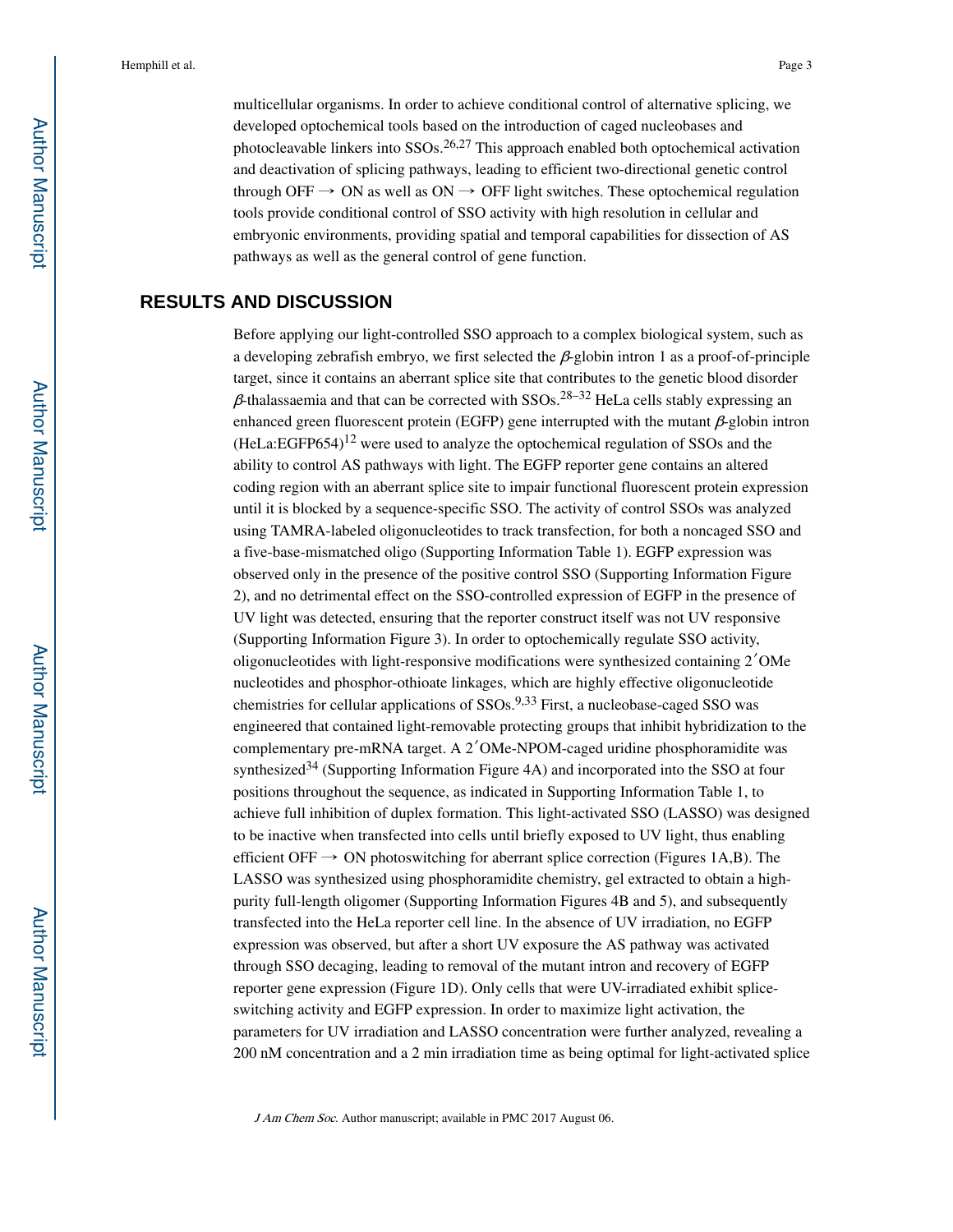correction (Supporting Information Figure 6). Diminished LASSO activation is observed with shorter irradiation times. Importantly, no background leakiness of the LASSO before irradiation was observed, confirming excellent OFF to ON switching behavior.

As a second approach, a light-cleavable oligonucleotide was synthesized to enable ON  $\rightarrow$ OFF photoswitching of gene expression using an *ortho*-nitrobenzyl (ONB) linker<sup>35</sup> (Supporting Information Figure 4A). The ONB group was incorporated at two locations internally within the SSO sequence, as indicated in Supporting Information Table 1, both to maintain binding with the target site and to ensure complete cleavage of the full-length oligonucleotide through a brief UV exposure. This light-deactivated SSO (LDSSO) was designed to be active in the absence of UV irradiation, but it can be deactivated with UV light, inducing oligonucleotide cleavage (Figures 2A,B). The successful synthesis and UVdependent cleavage of the LDSSO was confirmed by gel analysis prior to cellular applications (Supporting Information Figure 4B and 5). Transfection of the LDSSO confirmed that the installation of ONB linkers did not interfere with the SSO activity and that splice-switching correction for the expression of EGFP occurred in the absence of UV exposure (Figure 2D). In contrast, cells that were UV-irradiated showed no EGFP expression due to deactivation of splice-switching oligonucleotide as a result of light-induced oligonucleotide fragmentation. Importantly, splice correction with the LDSSO was completely deactivated through UV irradiation, demonstrating an excellent  $ON \rightarrow$  OFF switching behavior of the SSO pathway. Thus, in conjunction with the LASSO described above, both optical activation and deactivation of splice-switching pathways are possible.

The effect of optochemical regulation of SSO activity and aberrant intron splicing on EGFP expression was then quantified through flow cytometry. Conditions for cell transfection and fluorescent cell counting were optimized both for the LASSO and LDSSO (Supporting Information Figure 7), followed by analysis of the optical OFF  $\rightarrow$  ON and ON  $\rightarrow$  OFF switching with the light-regulated SSOs and comparison to a noncaged positive control (Figure 3). The EGFP reporter expression for the LASSO was fully restored, showing nearly identical expression levels as that of the control after a 2 min UV irradiation for lightactivation of SSO function. The light-deactivated SSO showed similarly high levels of EGFP expression as that of the noncaged SSO in the absence of UV irradiation but greatly reduced expression levels after UV exposure. Both SSO light switches exhibited >10-fold changes in EGFP expression between the OFF and ON states. These findings are in agreement with the observations from cellular micrographs presented in Figures 1 and 2, validating the application of photocaged bases and photocleavable linkers for optochemical activation and deactivation of aberrant splicing pathways.

The ability to specifically control the location of SSO optochemical regulation through localized UV illumination was then investigated. Irradiations for the LASSO were performed using irradiation masks as well as microscope optics. When UV irradiation was applied in a spatially defined area in conjunction with the light-activated SSO, only the cells that were exposed to 365 nm light exhibited EGFP expression through an OFF  $\rightarrow$  ON light switch of SSO activity (Figure 4). The time of irradiation was decreased from 2 min to 30 s for localized irradiations because these were performed through focusing microscope optics using a Xe/Hg lamp. The tight spatial control conferred with this method can potentially be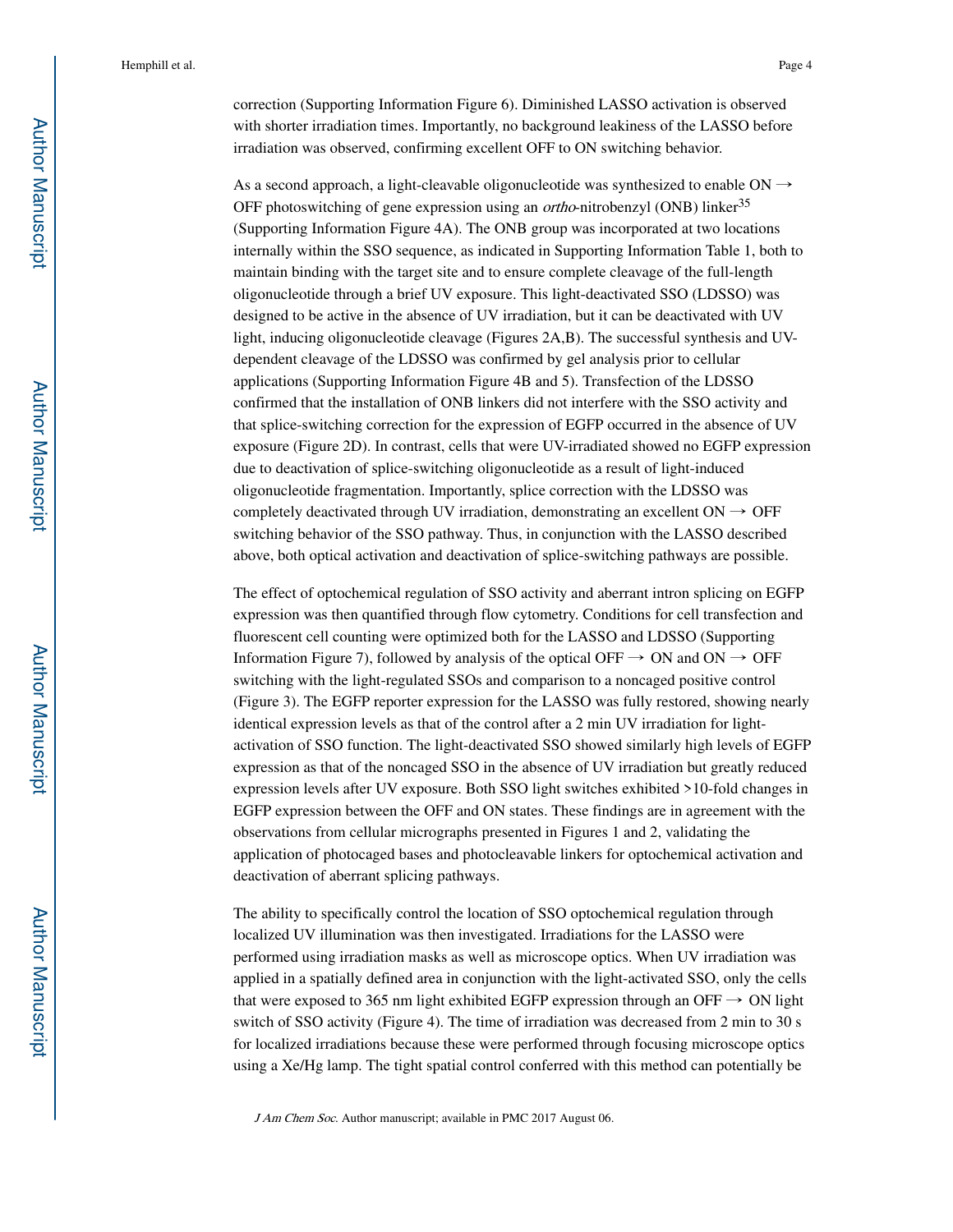used to analyze splice switching and aberrant intron correction in small subsets of cellular populations as well as within defined locations in multicellular organisms.

In order to translate our methodology for the optical regulation of splice-switching from cell culture experiments to multicellular organisms, we targeted an endogenous gene in zebrafish to demonstrate conditional control of RNA splicing. The zebrafish embryo was selected as a model system because it has been shown that UV-A exposure does not affect zebrafish embryonic development, hatch rate, mortality, or global gene expression,  $36$  making this translucent and ex utero developing animal highly suited for photoactivation studies with micro-injected caged oligonucleotides.37,38 We designed a light-activated splice-switching oligonucleotide targeting  $s\alpha x31$  (also known as  $s\alpha x19b$ ), a member of the B1 Sox gene family that is responsible for many critical processes during zebrafish development, both before and after the midblastula transition (MBT).<sup>39–41</sup> During the blastulation stage,  $sox31$ is expressed throughout the blastoderm, where it then assists in epiboly formation during the gastrulation stage.<sup>42</sup> Splice variants of  $s\alpha x31$  have been previously generated with morpholino oligonucleotides (MO) targeting cryptic splice sites in  $sox31<sup>43</sup>$  Alternative splicing-based inhibition of  $s\alpha x31$  resulted in normal development during the first 3 hpf, followed by arrested embryonic development and loss of epiboly formation for zebrafish that failed to undergo gastrulation. Although these findings were made with MOs, there is precedence for the use of 2′OMe-modified oligonucleotides as antisense agents in zebrafish.44 As such, a 2′OMe sox31 LASSO was synthesized with NPOM-caged uridine residues incorporated at four positions throughout the sequence, as indicated in Supporting Information Table 1, and purified for injection into zebrafish embryos (Supporting Information Figure 4B). The sox31 LASSO was designed to be inactive in the absence of UV exposure, allowing for correct RNA splicing and functional protein production (Figure 5A). However, after a brief UV exposure, the sox31 LASSO will be activated through photolysis of the nucleobase caging groups and will bind the RNA target site, initiating AS and production of a nonfunctional interrupted RNA (Figure 5B). To this end, embryos were injected with the oligonucleotides (5 ng) and either irradiated (365 nm, 2 min) or kept in the dark. At 8 h postfertilization (hpf), the embryos were imaged during the gastrulation stage when  $\sim$ 75% epiboly formation is expected (Figure 5C), and the frequency of embryos exhibiting epiboly defects was determined (Figure 5D). The noninjected embryos were not affected by UV exposure, as no significant changes in development were observed. Injection with the noncaged positive control  $sox31$  SSO showed developmental arrest and high frequency of the no epiboly phenotype. A negative control scrambled 2′OMe oligonucleotide shows low levels of developmental arrest, slightly above those observed for noninjected embryos. The sox31 LASSO showed normal epiboly formation and development through gastrulation for the injected embryos in the absence of UV irradiation, similar to the negative control. However, activation of the LASSO with UV irradiation inhibited  $s\alpha x31$  expression and induced the no epiboly phenotype to the same high levels as that observed for injection of the noncaged control. Thus, the conditional control of splice switching of an endogenous gene was successfully demonstrated in a living animal. Additionally, UV exposures at different time points from 1 to 7 hpf were performed to determine temporal requirements for the activity of sox31 during early embryonic development. Only embryos irradiated after 4 hpf (after the MBT) showed a distinct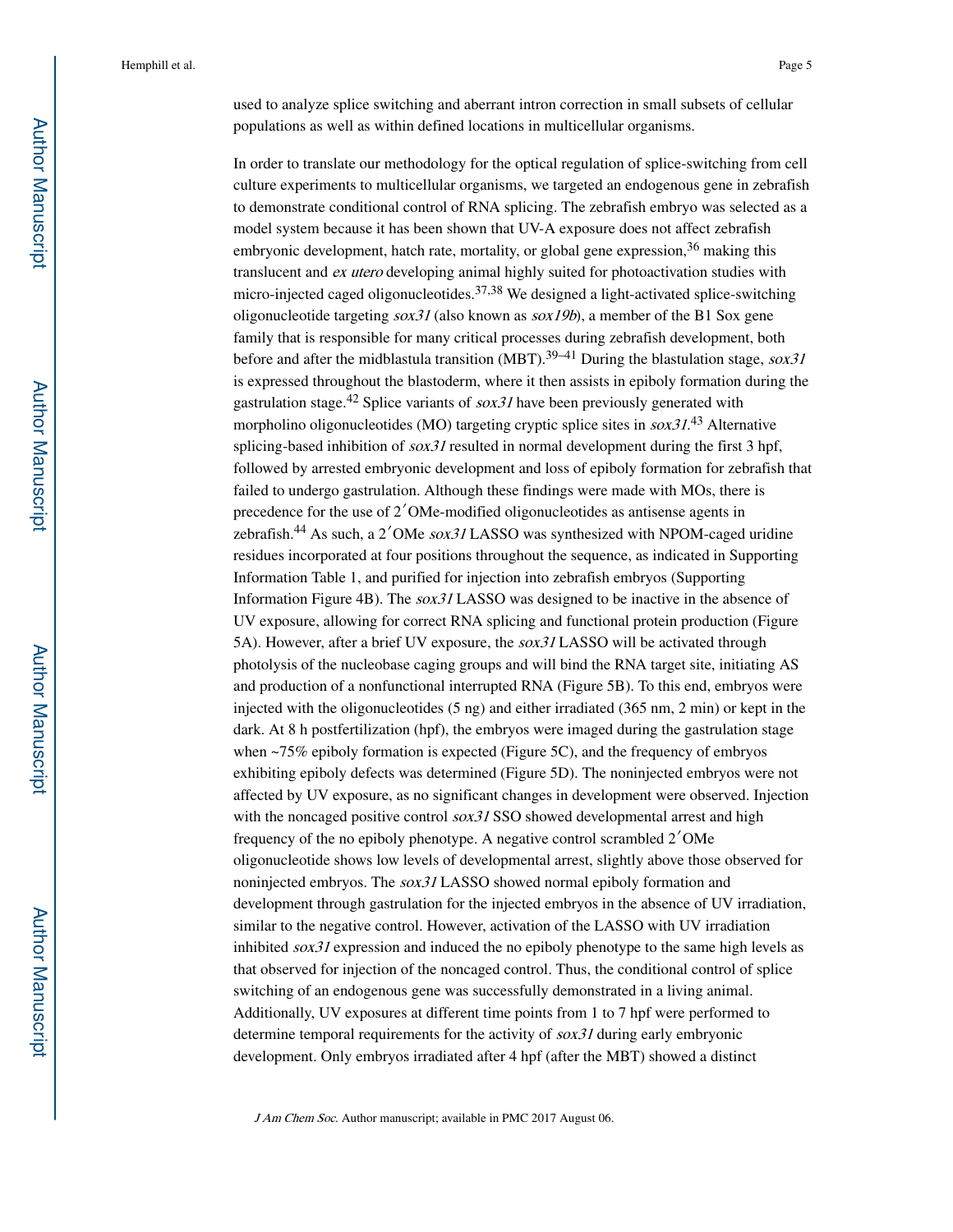decrease in epiboly defects (Supporting Information Figure 8), supporting functional  $sox31$ as a requirement for epiboly formation.<sup>43</sup> Thus, the sox31 LASSO enabled OFF  $\rightarrow$  ON photoswitching of a dominant negative splice variant, thereby inhibiting sox31 and other SoxB1 genes in the developing zebrafish embryo.

## **SUMMARY**

Alternative splicing (AS) is an important factor in the regulation of gene expression, responsible for the processing of pre-mRNA in many organisms. Misregulation of the spliceosome resulting in aberrant splicing is associated with a wide range of human genetic disorders, and distinct changes in endogenous alternative splicing can lead to gene expression patterns that are tightly regulated in many biological pathways. Splice-switching oligos (SSOs) provide a method to investigate AS and control splicing pathways through hybridization with the pre-mRNA, which blocks splice sites and prevents interaction with components of the spliceosome, thus modulating gene expression and protein function. In order to address the lack of tools to conditionally regulate SSO function with spatial and temporal resolution, we developed a method to regulate AS pathways with light as an external control element. The installation of caged nucleobases in synthetic SSOs enabled optochemical activation of splice switching and alternative expression pathways in live cells and animals. Light-triggered deactivation of splice switching was demonstrated through the installation of photocleavable linkers into the oligonucleotide backbone. The NPOM-caged nucleobases and ONB-linker groups site-specifically introduced into SSOs were used to develop both OFF  $\rightarrow$  ON and ON  $\rightarrow$  OFF light switches for gene splicing, with excellent switching behavior and no detectable background activity before light exposure. These findings are supported by cellular micrographs as well as florescent cell quantification using an EGFP reporter system in human cells. In addition, spatial control of SSO function in a cellular monolayer was achieved through localized UV exposure, showing distinct spliceswitch regulation and activation of the caged SSO in a subset of cells. The conditional control of splice switching was demonstrated with the correction of a mutant intron, but it could be readily applied to other mechanisms of AS, such as mutant exon removal or processing of genes that contain multiple splice variants. To this end, we applied the developed methodology to the regulation of mRNA processing for an endogenous gene in a living organism, by targeting sox31 splicing in zebrafish embryos. The induction of developmental arrest through the inhibition of epiboly formation during zebrafish gastrulation was conditionally controlled with injection of a sox31 light-activated SSO, successfully demonstrating temporal regulation of AS pathways in a complex animal model. By conveying optochemical regulation to SSOs, we have added a new level of precision for conditional control over these gene regulatory tools and potential therapeutic reagents. The developed methodology will aid in the investigation of spatial and temporal mechanisms underlying spliceosome correction, aberrant splice switching, and their function in cells as well as multicellular organisms.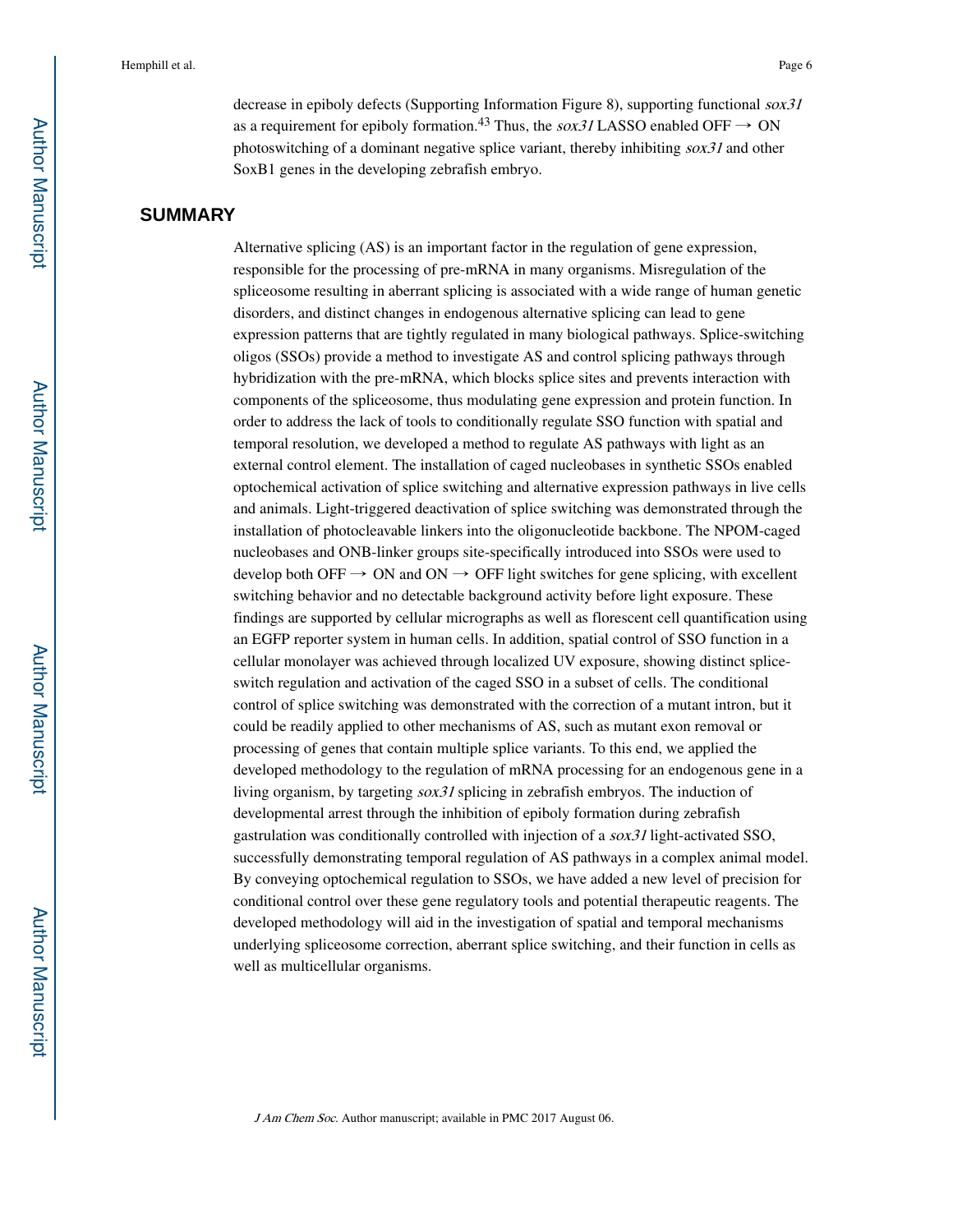## **METHODS**

#### **Custom DNA Synthesis**

The noncaged and negative control SSOs were gifted from Rudolph Juliano. The negative control scramble 2′OMe oligonucleotide was purchased from Ambion. DNA synthesis of modified oligonucleotides was performed using standard β-cyanoethyl phosphoramidite chemistry, with 2′OMe bases and phosphorothioate linkages on an Applied Biosystems model 394 automated DNA/RNA synthesizer at a 0.2 mM scale with solid-phase supports. All commercial reagents were obtained from Glen Research. The 2′OMe 6 nitropiperonyloxymethyl (NPOM)-caged uridine<sup>34</sup> and the *ortho*-nitrobenzyl (ONB) linker<sup>35</sup> phosphoramidites were synthesized as previously described and dissolved in anhydrous acetonitrile to a final concentration of 0.05 M. Standard synthesis cycles provided by Applied Biosystems were used with 10 min coupling times for all 2′OMe bases. The sulfurization step was performed using the Beaucage sulfurizing reagent  $(3H-1,2-1)$ benzodithiole-3-one-1,1-dioxide) at 0.05 M in acetonitrile for 15 min. Oligonucleotides were eluted from the solid-phase supports with 1 mL of ammonium hydroxide methylamine (AMA, 1:1) and deprotected at 65 °C for 2 h. The full-length caged oligonucleotides were purified with Nap-10 columns (GE Healthcare) followed by PAGE gel band excision and elution into PBS buffer, pH 7.4. Electrospray ionization mass spectrometry (ESI-MS) was performed by Novatia (Newtown, PA).

#### **Mammalian Cell Culture**

HeLa:EGFP654 cells were grown in 10 cm dishes with DMEM growth media supplemented with 10% FBS and 2% penicillin/streptomycin at 37 °C in 5%  $CO_2$ . The cell line was passaged when confluence reached >90% at a 1:10 dilution of approximately  $1 \times 10^6$  cells into a new 10 cm plate containing 10 mL of growth media.

#### **Cellular Transfection of SSOs**

HeLa:EGFP654 cells were seeded at ~10 000 cells per well into black clear bottom 96-well plates (BD Falcon) and incubated overnight in DMEM growth media supplemented with 10% FBS and 2% penicillin/streptomycin at 37 °C in 5%  $CO_2$ . Transfections were performed with 50–200 nM of each SSO using  $1 \mu$ L of X-tremeGENE siRNA reagent (Roche) in 200  $\mu$ L of Opti-Mem (Invitrogen) at 37 °C for 4 h. After 4 h, the Opti-Mem transfection mixtures were removed from the cells and replaced with DMEM growth media.

#### **Optochemical Regulation of SSOs**

Cellular irradiations were performed with a 365 nm UV transilluminator  $(6.3 \text{ mW/cm}^2)$  for 30 s to 2 min. Spatially distinct UV irradiations were performed through precut vertical slits in tinfoil 96-well plate covers and irradiated for 2 min. Additionally, localized irradiations were performed with a Zeiss Observer Z1 microscope (40× objective, NA 0.75 planapochromat; Zeiss) and a DAPI (68 HE) filter (ex: BP377/28) with a partially closed shutter to irradiate a specific subset of cells for 30 s.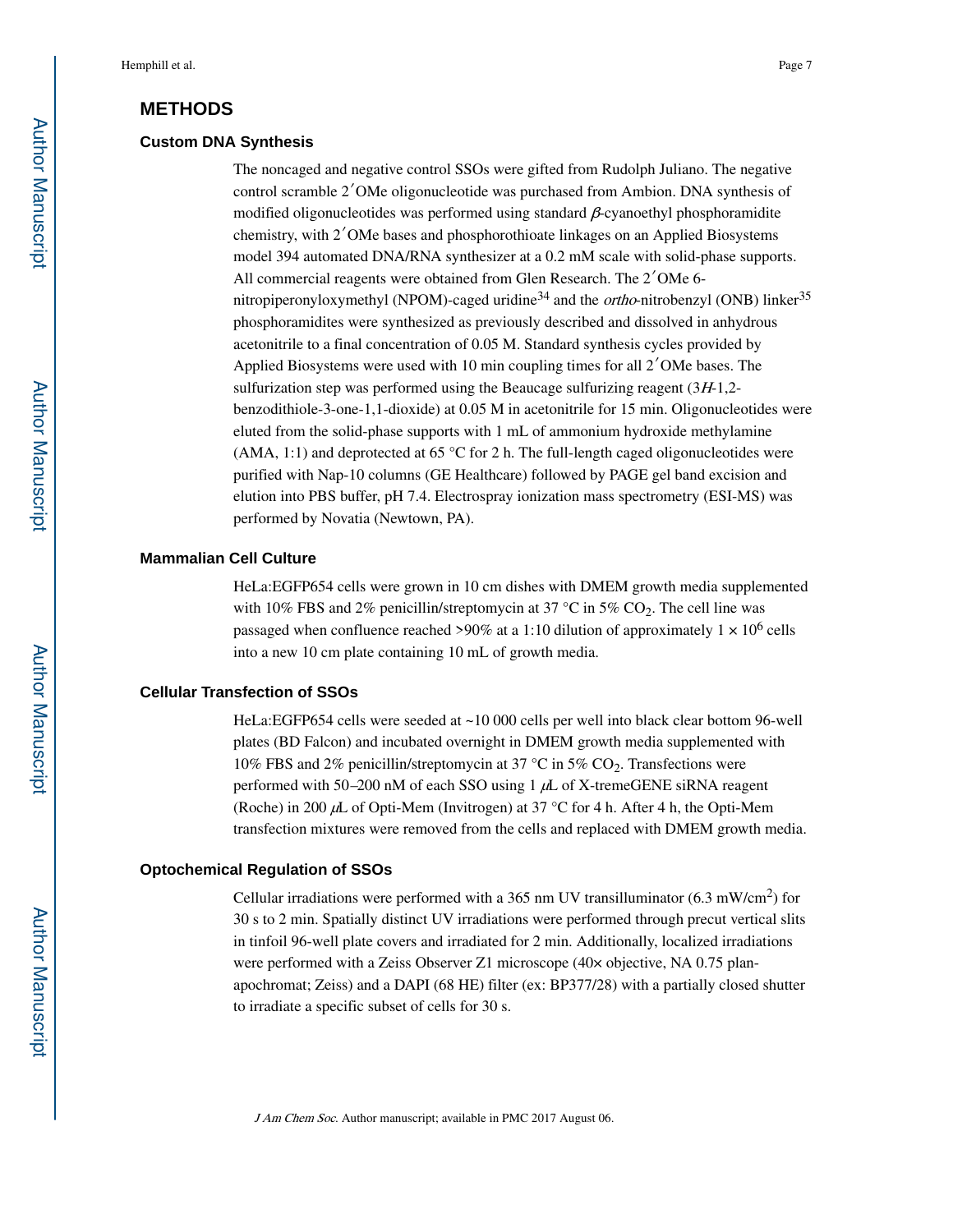#### **Fluorescence Imaging of EGFP**

Fluorescent imaging was performed after a 24 h incubation. Media was replaced with clear DMEM-high modified growth media (Thermo Scientific) for microscopy imaging. Expression of EGFP was observed using a Zeiss Observer Z1 microscope (20× objective, NA 0.8 plan-apochromat; Zeiss) and a GFP (38 HE) filter (ex: BP470/40; em: BP525/50). The EGFP signal was normalized to a standard setting for fluorescent intensity (black  $=$  300; white  $=$  3000; gamma  $=$  0.8) in Zen Pro 2011 imaging software. Fluorescent and brightfield merged images are shown with scale bars.

#### **Fluorescent Cell Counting**

HeLa:EGFP64 cells<sup>12</sup> were seeded at  $\sim$ 100 000 cells per well into 6-well plates (BD Falcon) and incubated overnight in DMEM growth media supplemented with 10% FBS and 2% penicillin/streptomycin at 37 °C in 5%  $CO<sub>2</sub>$ . Transfections were performed with 50–200 nM of each SSO using 5 µL of X-tremeGENE siRNA reagent (Roche) in 1 mL of Opti-Mem (Invitrogen) at 37 °C for 4 h, at which point the transfection mixtures were removed from the cells and replaced with DMEM growth media. After trans-fection, UV irradiations were performed as described above followed by 24 h incubation. Cells were then trypsinized with 500  $\mu$ L of TrypLE (Invitrogen), washed, and resuspended in 300  $\mu$ L of PBS, pH 7.4, for fluorescent analysis. Flow cytometry was performed on a FACSCalibur (Becton-Dickinson) instrument (488 nm argon laser, 530/50 nm BPF) and analyzed using Cellquest Pro software. Cells were gated for EGFP fluorescence (above  $10^{2.5}$  RFUs) and analyzed until 20 000 cells had been counted for each condition tested. The frequency of EGFP positive cells (gated/ total) was normalized to the noncaged control SSO. Error bars represent the standard deviation of experimental triplicates.

#### **Zebrafish Maintenance and Injections**

All zebrafish experiments were performed with the University of Pittsburgh Institutional Animal Care and Use Committee approval. The Oregon AB\* strain was maintained under standard conditions at the University of Pittsburgh School of Medicine in accordance with Institutional and Federal guidelines. Embryos from natural matings were obtained and microinjected at the 1 to 2 cell stage with 5 ng of the oligonucleotides using a World Precision Instruments Pneumatic PicoPump injector. Embryos were then irradiated immediately following injection for 2 min with a 365 nm UV transilluminator and incubated in the dark at 28 °C for 8 h. Imaging was performed on a Leica MZ16FA stereo fluorescence microscope with a  $1 \times$  objective (NA 0.14) at 60 $\times$  zoom and collected with a QImaging Retiga-EXi Fast 1394 digital camera. Phenotype scores were calculated with embryo counts of  $[(no\;epiboly/alive) \times 100]$ . For each of the replicates, the data were averaged, and standard deviations were calculated.

#### **Supplementary Material**

Refer to Web version on PubMed Central for supplementary material.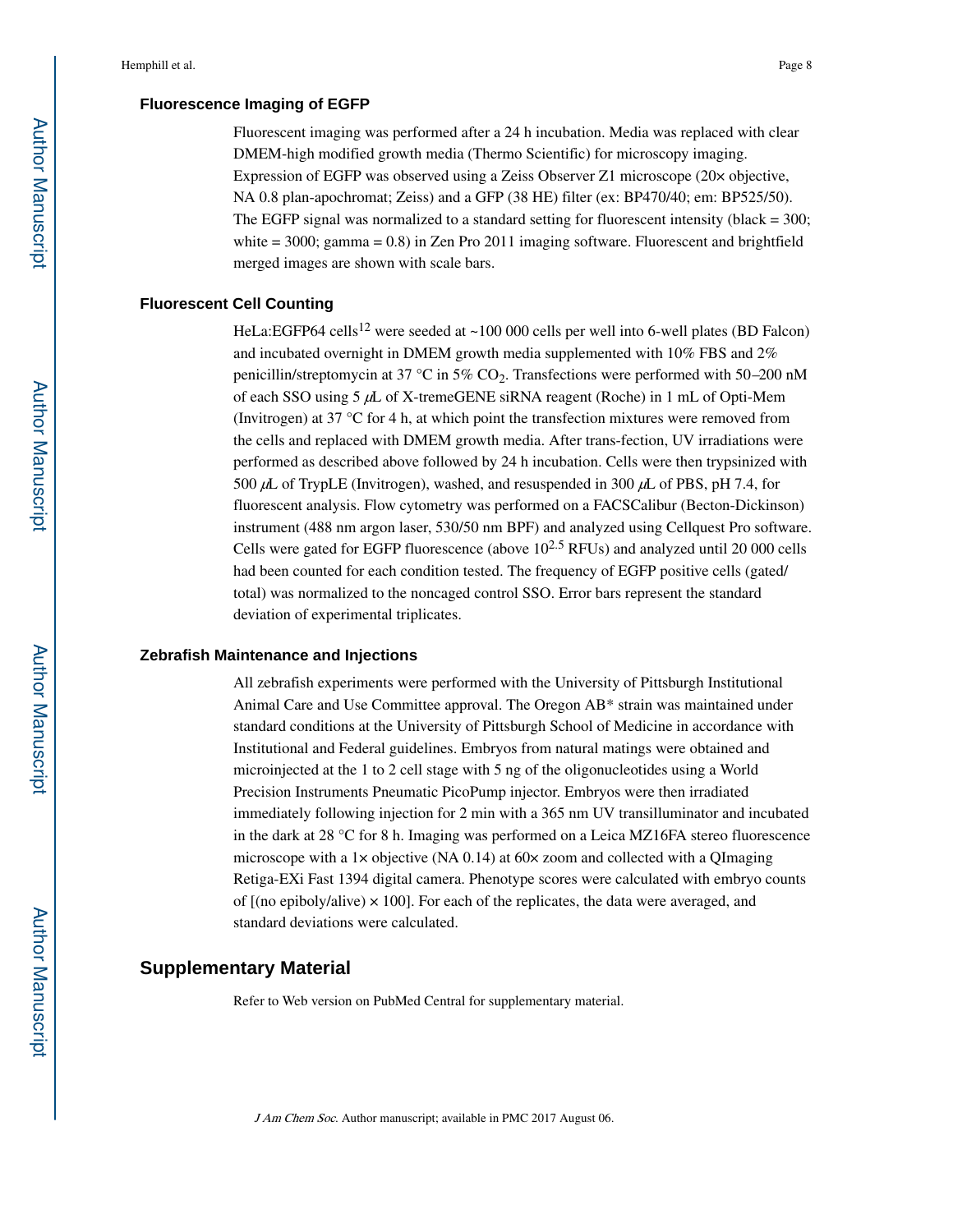## **Acknowledgments**

This work was supported in part by the National Institutes of Health (GM079114, GM108952, and CA151964), North Carolina State University, and the University of Pittsburgh.

#### **References**

- 1. Scherrer K, Imaizumi-Scherrer MT, Reynaud CA, Therwath A. Mol Biol Rep. 1979; 5:5. [PubMed: 379595]
- 2. Lamond AI. BioEssays. 1993; 15:595. [PubMed: 8240312]
- 3. Leff SE, Rosenfeld MG, Evans RM. Annu Rev Biochem. 1986; 55:1091. [PubMed: 3017190]
- 4. Ozsolak F, Milos PM. Nat Rev Genet. 2011; 12:87. [PubMed: 21191423]
- 5. Pan Q, Shai O, Lee LJ, Frey BJ, Blencowe BJ. Nat Genet. 2008; 40:1413. [PubMed: 18978789]
- 6. Wang ET, Sandberg R, Luo S, Khrebtukova I, Zhang L, Mayr C, Kingsmore SF, Schroth GP, Burge CB. Nature. 2008; 456:470. [PubMed: 18978772]
- 7. Cartegni L, Chew SL, Krainer AR. Nat Rev Genet. 2002; 3:285. [PubMed: 11967553]
- 8. Tazi J, Durand S, Jeanteur P. Trends Biochem Sci. 2005; 30:469. [PubMed: 16009556]
- 9. Kole R, Krainer AR, Altman S. Nat Rev Drug Discovery. 2012; 11:125. [PubMed: 22262036]
- 10. Sazani P, Kole R. Prog Mol Subcell Biol. 2003; 31:217. [PubMed: 12494768]
- 11. Sazani P, Kole R. J Clin Invest. 2003; 112:481. [PubMed: 12925686]
- 12. Sazani P, Kang SH, Maier MA, Wei C, Dillman J, Summerton J, Manoharan M, Kole R. Nucleic Acids Res. 2001; 29:3965. [PubMed: 11574678]
- 13. van Deutekom JC, Janson AA, Ginjaar IB, Frankhuizen WS, Aartsma-Rus A, Bremmer-Bout M, den Dunnen JT, Koop K, van der Kooi AJ, Goemans NM, de Kimpe SJ, Ekhart PF, Venneker EH, Platenburg GJ, Verschuuren JJ, van Ommen GJ. N Engl J Med. 2007; 357:2677. [PubMed: 18160687]
- 14. Kinali M, Arechavala-Gomeza V, Feng L, Cirak S, Hunt D, Adkin C, Guglieri M, Ashton E, Abbs S, Nihoyannopoulos P, Garralda ME, Rutherford M, McCulley C, Popplewell L, Graham IR, Dickson G, Wood MJ, Wells DJ, Wilton SD, Kole R, Straub V, Bushby K, Sewry C, Morgan JE, Muntoni F. Lancet Neurol. 2009; 8:918. [PubMed: 19713152]
- 15. Goemans NM, Tulinius M, van den Akker JT, Burm BE, Ekhart PF, Heuvelmans N, Holling T, Janson AA, Platenburg GJ, Sipkens JA, Sitsen JM, Aartsma-Rus A, van Ommen GJ, Buyse G, Darin N, Verschuuren JJ, Campion GV, de Kimpe SJ, van Deutekom JC. N Engl J Med. 2011; 364:1513. [PubMed: 21428760]
- 16. Cirak S, Arechavala-Gomeza V, Guglieri M, Feng L, Torelli S, Anthony K, Abbs S, Garralda ME, Bourke J, Wells DJ, Dickson G, Wood MJ, Wilton SD, Straub V, Kole R, Shrewsbury SB, Sewry C, Morgan JE, Bushby K, Muntoni F. Lancet. 2011; 378:595. [PubMed: 21784508]
- 17. Mendell JR, Rodino-Klapac LR, Sahenk Z, Roush K, Bird L, Lowes LP, Alfano L, Gomez AM, Lewis S, Kota J, Malik V, Shontz K, Walker CM, Flanigan KM, Corridore M, Kean JR, Allen HD, Shilling C, Melia KR, Sazani P, Saoud JB, Kaye EM, Group ES. Ann Neurol. 2013; 74:637. [PubMed: 23907995]
- 18. Grabowski P. Curr Opin Genet Dev. 2011; 21:388. [PubMed: 21511457]
- 19. Grabowski PJ, Black DL. Prog Neurobiol. 2001; 65:289. [PubMed: 11473790]
- 20. Goodwin SF, Taylor BJ, Villella A, Foss M, Ryner LC, Baker BS, Hall JC. Genetics. 2000; 154:725. [PubMed: 10655225]
- 21. Strehler EE, Zacharias DA. Physiol Rev. 2001; 81:21. [PubMed: 11152753]
- 22. Ott EB, Te Velthuis AJ, Bagowski CP. Gene Expression Patterns. 2007; 7:620. [PubMed: 17300993]
- 23. Rissone A, Sangiorgio L, Monopoli M, Beltrame M, Zucchi I, Bussolino F, Arese M, Cotelli F. Dev Dyn. 2010; 239:688. [PubMed: 20034102]
- 24. Mullen GP, Rogalski TM, Bush JA, Gorji PR, Moerman DG. Mol Biol Cell. 1999; 10:3205. [PubMed: 10512861]
- 25. Nilsen TW, Graveley BR. Nature. 2010; 463:457. [PubMed: 20110989]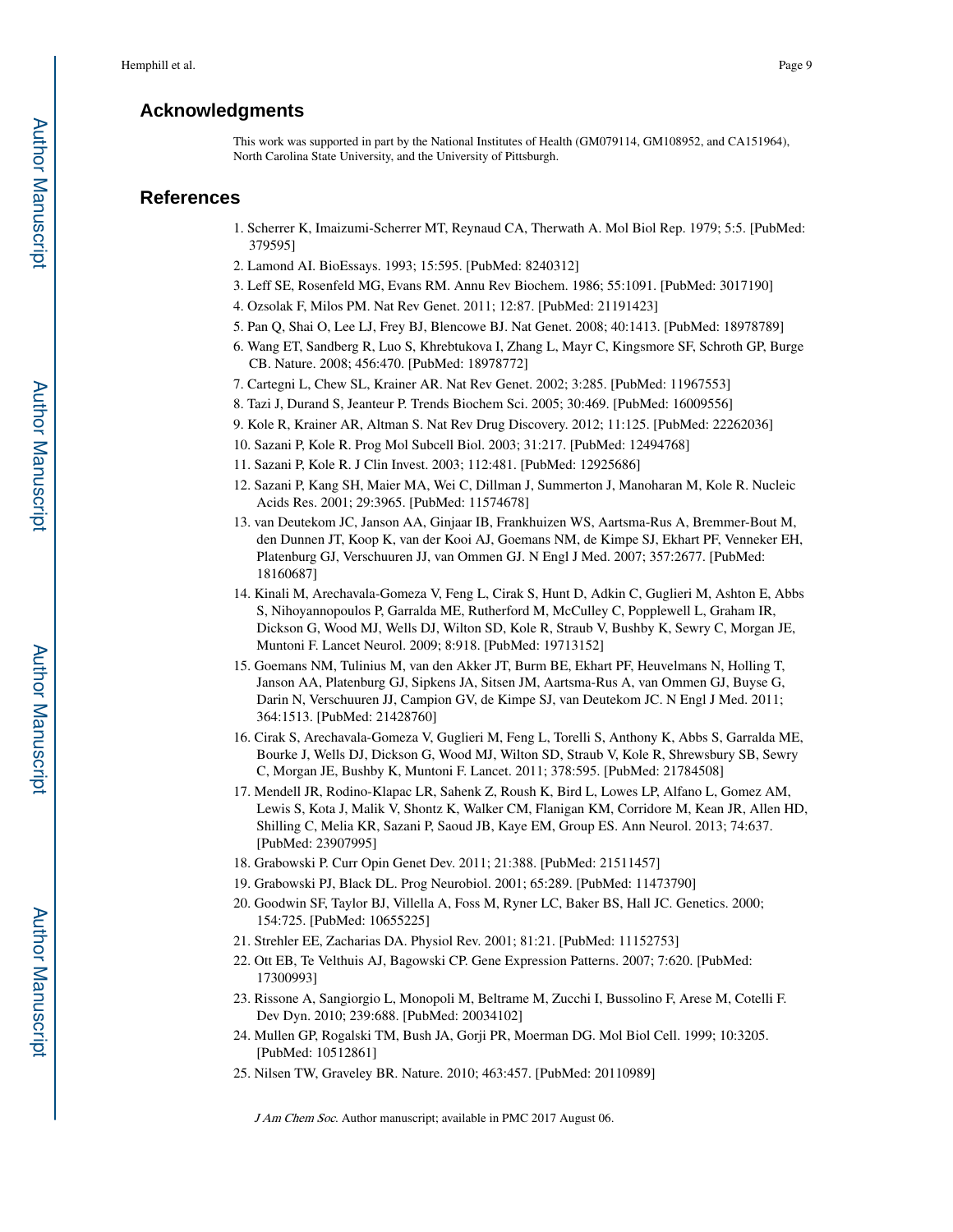- 26. Liu Q, Deiters A. Acc Chem Res. 2014; 47:45. [PubMed: 23981235]
- 27. Brieke C, Rohrbach F, Gottschalk A, Mayer G, Heckel A. Angew Chem, Int Ed. 2012; 51:8446.
- 28. Dominski Z, Kole R. Proc Natl Acad Sci USA. 1993; 90:8673. [PubMed: 8378346]
- 29. Kotula JW, Pratico ED, Ming X, Nakagawa O, Juliano RL, Sullenger BA. Nucleic Acid Ther. 2012; 22:187. [PubMed: 22703281]
- 30. Ming X, Alam MR, Fisher M, Yan Y, Chen X, Juliano RL. Nucleic Acids Res. 2010; 38:6567. [PubMed: 20551131]
- 31. Nakagawa O, Ming X, Huang L, Juliano RL. J Am Chem Soc. 2010; 132:8848. [PubMed: 20550198]
- 32. Ming X, Carver K, Fisher M, Noel R, Cintrat JC, Gillet D, Barbier J, Cao C, Bauman J, Juliano RL. Nucleic Acids Res. 2013; 41:3673. [PubMed: 23396438]
- 33. Resina S, Kole R, Travo A, Lebleu B, Thierry AR. J Gene Med. 2007; 9:498. [PubMed: 17471591]
- 34. Connelly CM, Uprety R, Hemphill J, Deiters A. Mol BioSyst. 2012; 8:2987. [PubMed: 22945263]
- 35. Ordoukhanian P, Taylor JS. Bioconjugate Chem. 2000; 11:94.
- 36. Dong Q, Svoboda K, Tiersch T, Monroe W. J Photochem Photobiol B. 2007; 88:137. [PubMed: 17716904]
- 37. Holder N, Xu Q. Methods Mol Biol. 1999; 97:487. [PubMed: 10443386]
- 38. Xu Q. Methods Mol Biol. 1999; 127:125. [PubMed: 10503230]
- 39. Hu S, Wu Z, Yan Y, Li Y. Acta Biochim Biophys Sin. 2011; 43:387. [PubMed: 21467072]
- 40. Okuda Y, Ogura E, Kondoh H, Kamachi Y. PLoS Genet. 2010; 6:e1000936. [PubMed: 20463883]
- 41. Okuda Y, Yoda H, Uchikawa M, Furutani-Seiki M, Takeda H, Kondoh H, Kamachi Y. Dev Dyn. 2006; 235:811. [PubMed: 16408288]
- 42. Girard F, Crémazy F, Berta P, Renucci A. Mech Dev. 2001; 100:71. [PubMed: 11118886]
- 43. Hu SN, Yu H, Zhang YB, Wu ZL, Yan YC, Li YX, Li YY, Li YP. FEBS Lett. 2012; 586:222. [PubMed: 22209980]
- 44. Schneider PN, Olthoff JT, Matthews AJ, Houston DW. Genesis. 2011; 49:117. [PubMed: 21442720]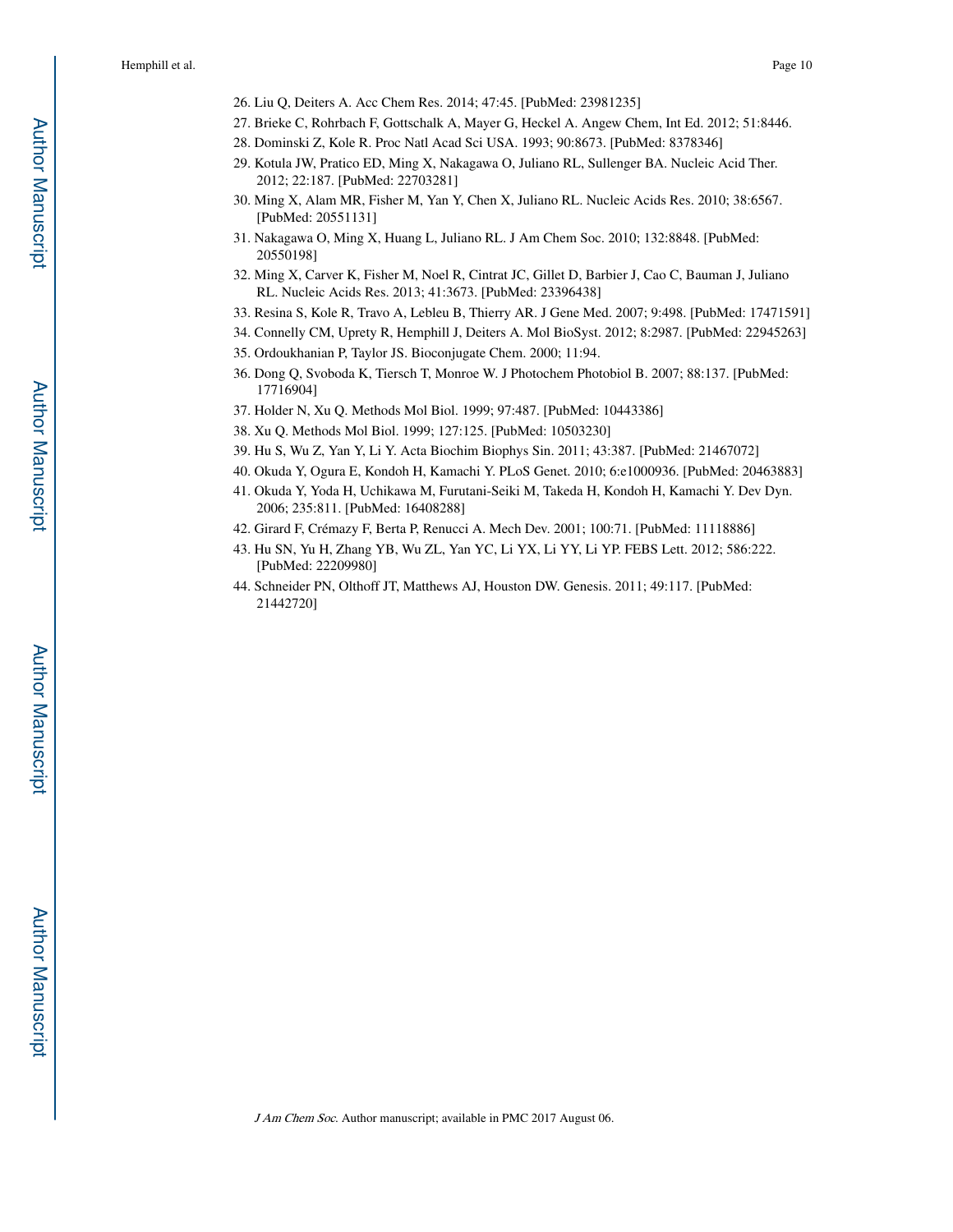

#### **Figure 1.**

Optochemical regulation of splice switching with the LASSO for an OFF  $\rightarrow$  ON gene expression light switch. Schematics for the two RNA splicing pathways (black) and the mutant intron (red) are shown. (A) In the absence of irradiation, the LASSO does not bind to the target site due to inhibition of base hybridization from the nucleobase caging groups. (B) UV decaging of the LASSO enables conditional splice correction of the aberrant mutant intron and activation of gene expression. (C) Dark blue boxes represent 2′OMe-NPOMcaged uridine residues, with the light-removable group indicated in red. (D) HeLa:EGFP654 cells were transfected with the LASSO, irradiated for 2 min or kept in the dark, and imaged for EGFP expression after 24 h. Images of the EGFP channel (left) and the EGFP channel merged with a brightfield image (right) are shown. Scale bars indicate 0.2 mm.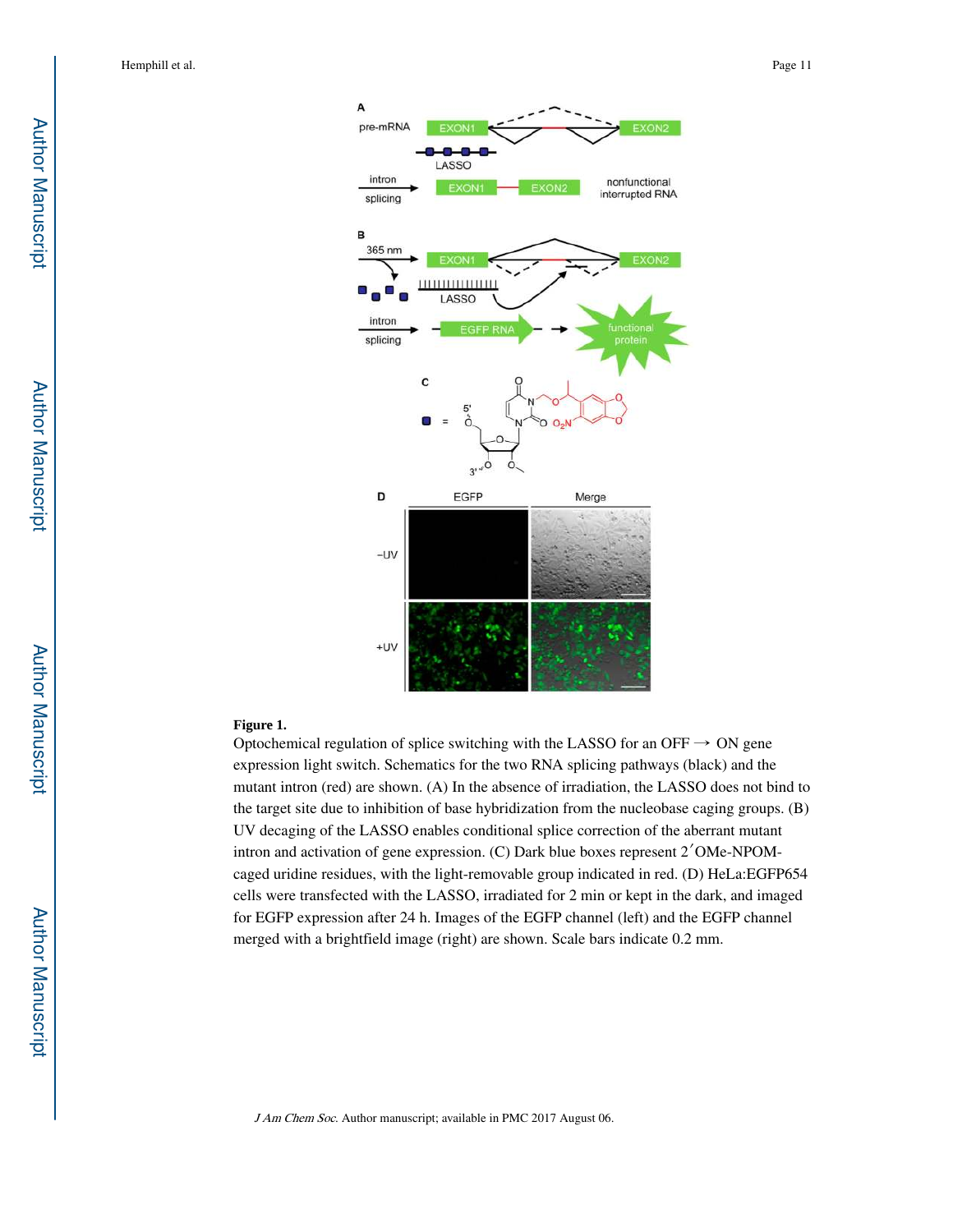

#### **Figure 2.**

Optochemical regulation of splice switching with the LDSSO for an  $ON \rightarrow$  OFF gene expression light switch. Schematics for the two RNA splicing pathways (black) and the mutant intron (red) are shown. (A) In the absence of irradiation, the LDSSO binds to the target site for aberrant splice correction and activation of gene expression. (B) UV cleavage of the LDSSO deactivates splice correction, and gene expression is interrupted by the mutant intron. (C) Red circles represent ONB linker residues, with the photo-cleavable group indicated in red. (D) HeLa:EGFP654 cells were transfected with the LDSSO, irradiated for 2 min or kept in the dark, and imaged for EGFP expression after 24 h. Images of the EGFP channel (left) and the EGFP channel merged with a brightfield image (right) are shown. Scale bars indicate 0.2 mm.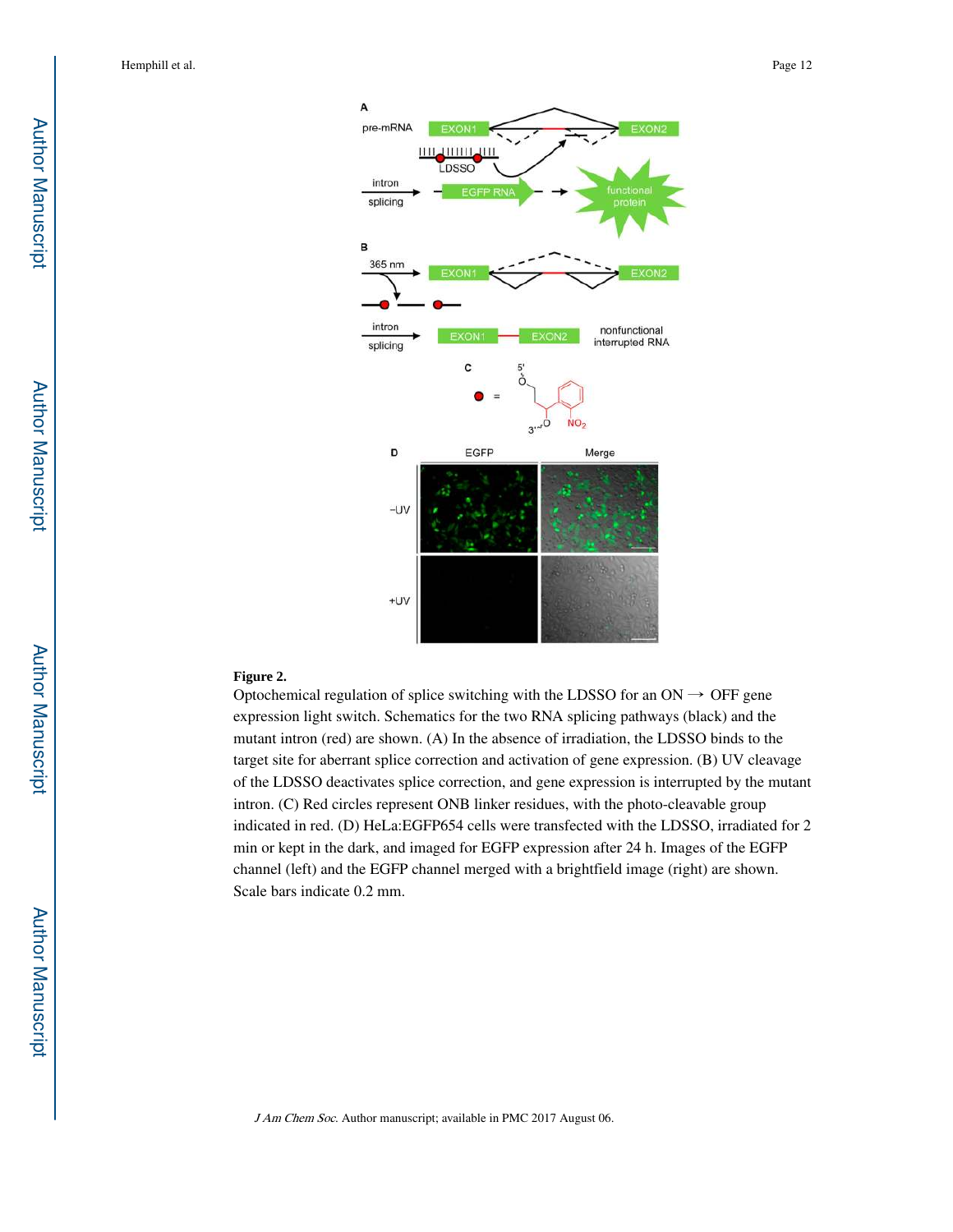

#### **Figure 3.**

Flow cytometry quantification of optically regulated splice-switching with LASSO and LDSSO. HeLa:EGFP654 cells were transfected with the SSOs, irradiated for 2 min or kept in the dark, and analyzed for EGFP expression after 24 h. The gated EGFP positive cells were normalized to the noncaged control. Error bars represent standard deviations from three independent experiments through counts of 20 000 cells each.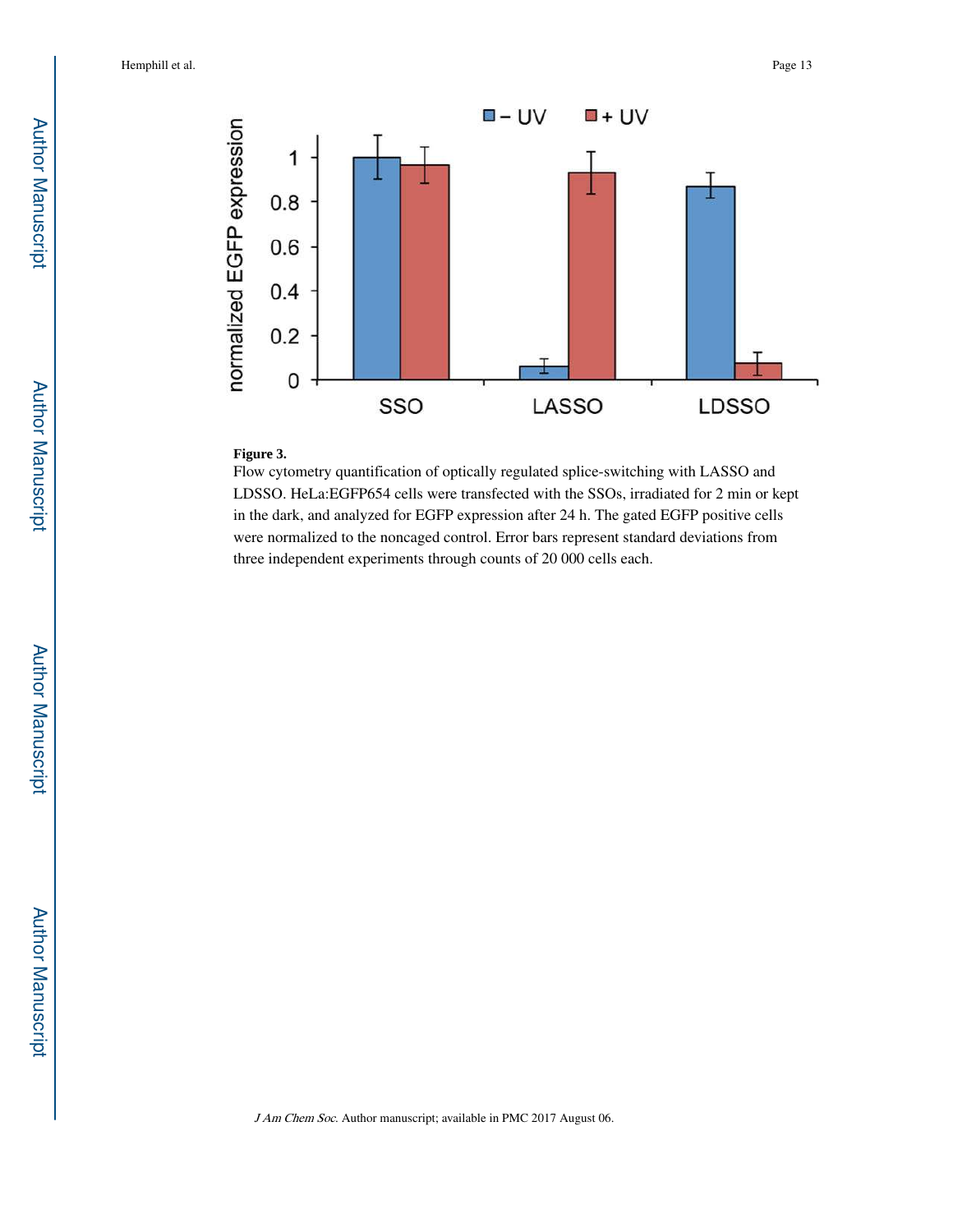

#### **Figure 4.**

Spatial control of EGFP expression through optical regulation of splice-switching using the LASSO. Localized irradiations were performed using a vertical mask (A) or a partially closed microscope shutter (B). Cells were imaged after 24 h. Images of the EGFP channel (left) and the EGFP channel merged with a brightfield image (right) are shown. Scale bars indicate 0.2 mm.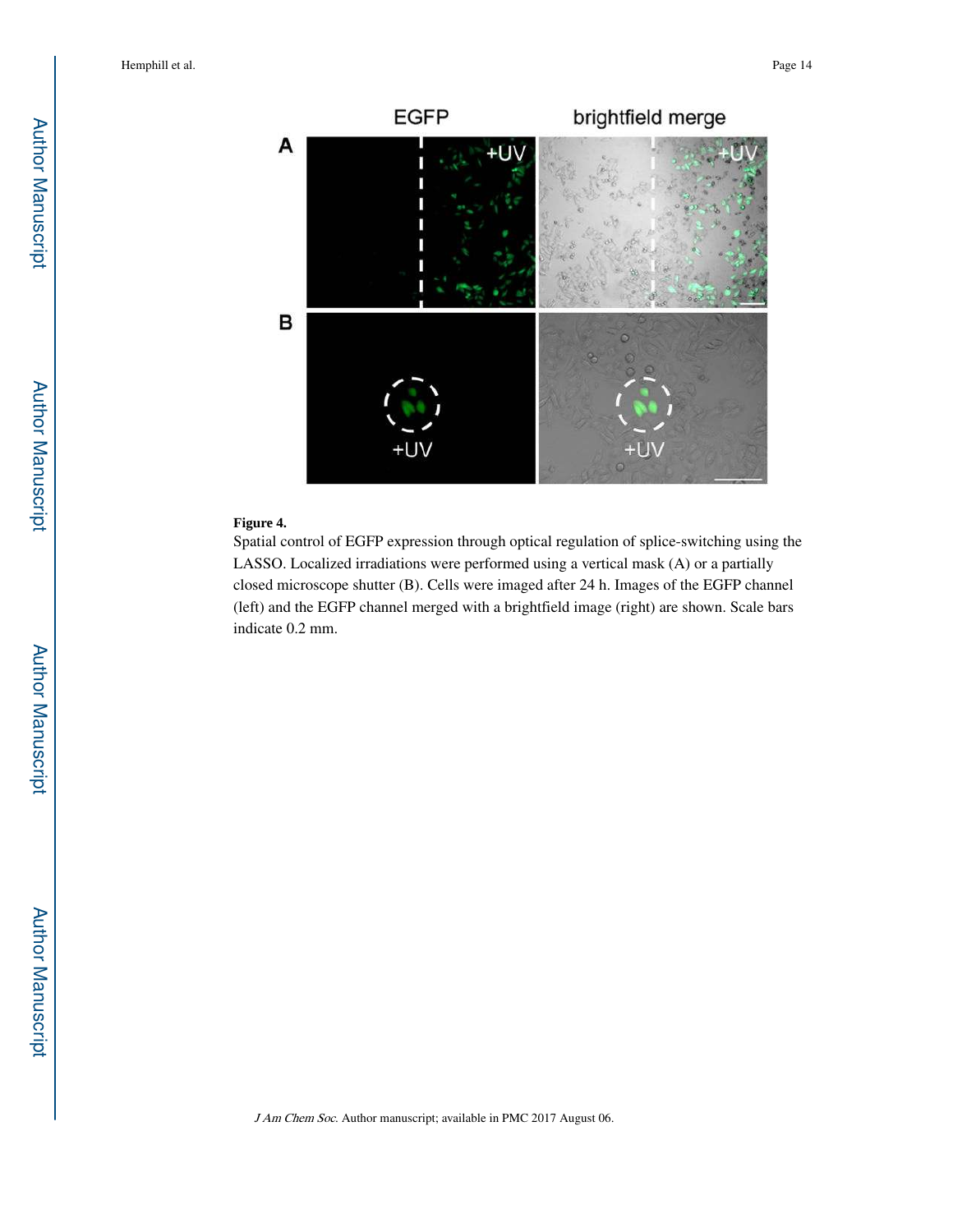

#### **Figure 5.**

Optical regulation of splice switching in living zebrafish embryos. Schematic for the RNA splicing (black) and its deactivation by the LASSO. Dark blue boxes represent 2′OMe-NPOM-caged uridine residues. (A) In the absence of irradiation, the sox31 LASSO does not bind to the target site and the *sox31* mRNA is correctly spliced, resulting in gene expression. (B) UV activation of the sox31 LASSO enables conditional splice blocking of the sox31 RNA, resulting in inhibition of gene expression. (C) Zebrafish embryos were imaged at 8 hpf, showing the major phenotype observed from treatment with the light-activated and control splice-switching oligonucleotides, both without (top) and with (bottom) UV irradiation. Arrows indicate the absence of epiboly formation. (D) Zebrafish embryo scores were determined for the frequency of no epiboly formation with and without UV exposure